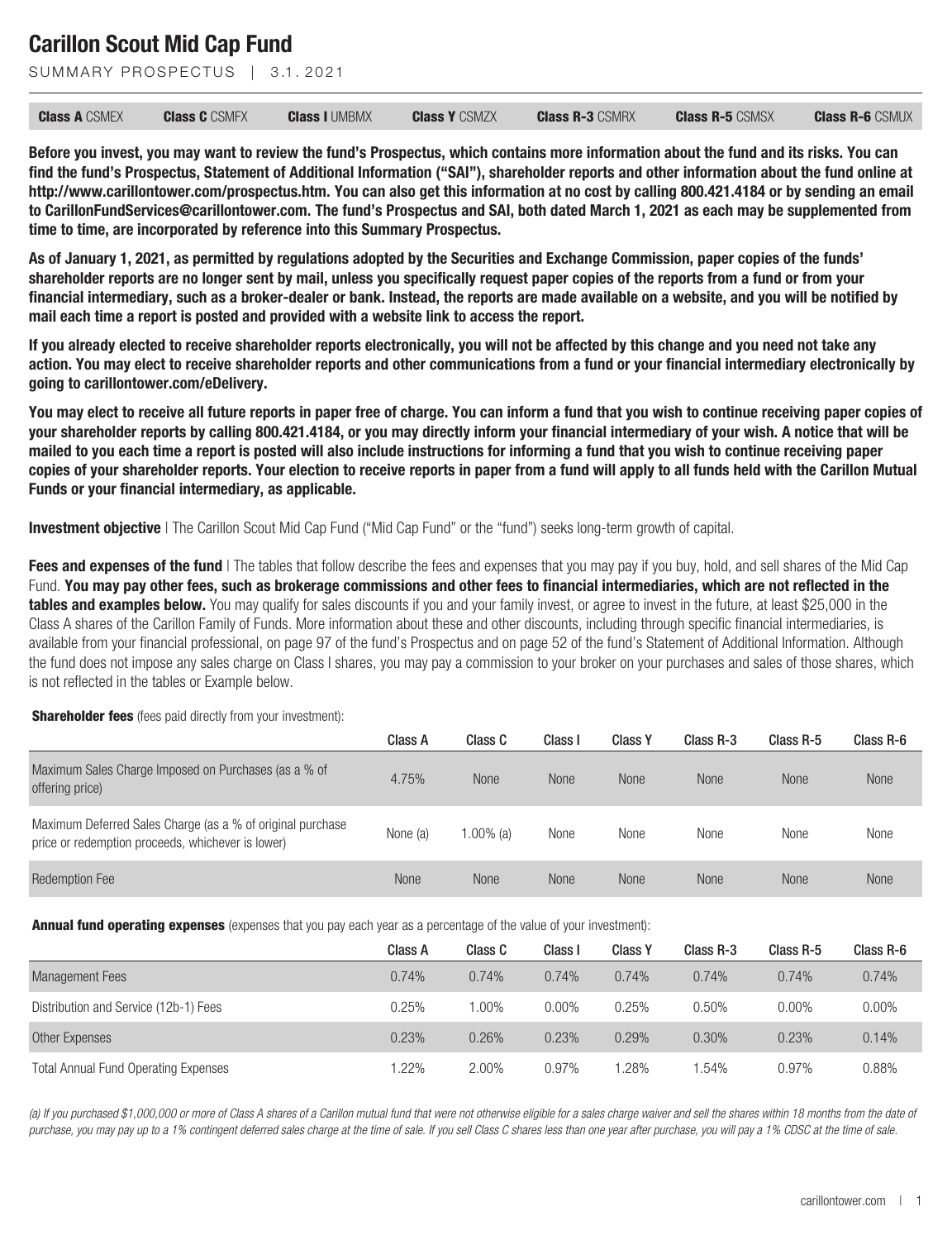SUMMARY PROSPECTUS | 3.1.2021

**Expense example** | This example is intended to help you compare the cost of investing in the fund with the cost of investing in other mutual funds. The example assumes that you invest \$10,000 in the fund for the time periods indicated and then redeem all of your shares at the end of those periods. The example also assumes that your investment has a 5% return each year and that the fund's operating expenses remain the same. Although your actual costs may be higher or lower, based on these assumptions your costs would be:

| <b>Share Class</b> | Year 1 | Year <sub>3</sub> | Year 5  | Year 10 |
|--------------------|--------|-------------------|---------|---------|
| Class A            | \$593  | \$844             | \$1,113 | \$1,882 |
| Class C            | \$303  | \$627             | \$1,078 | \$2,327 |
| Class I            | \$99   | \$309             | \$536   | \$1,190 |
| Class Y            | \$130  | \$406             | \$702   | \$1,545 |
| Class R-3          | \$157  | \$486             | \$839   | \$1,834 |
| Class R-5          | \$99   | \$309             | \$536   | \$1,190 |
| Class R-6          | \$90   | \$281             | \$488   | \$1,084 |

**Portfolio turnover** | The fund pays transaction costs, such as commissions, when it buys and sells securities (or "turns over" its portfolio). A higher portfolio turnover rate may indicate higher transaction costs and may result in higher taxes when fund shares are held in a taxable account. These costs, which are not reflected in annual fund operating expenses or in the example, affect the fund's performance. During the most recent fiscal year, the fund's portfolio turnover rate was 109% of the average value of its portfolio.

**Principal investment strategies** | The fund pursues its objective by investing primarily in common stocks of mid cap companies. Under normal circumstances, at least 80% of the fund's net assets will be invested in mid cap equity securities. The fund's portfolio managers consider mid-capitalization companies to be those companies that, at the time of initial purchase, have market capitalizations greater than \$1 billion and equal to or less than the largest company in the Russell Midcap<sup>®</sup> Index during the most recent 12-month period (approximately \$80.6 billion during the 12-month period ended December 31, 2020). The fund normally maintains a portfolio of investments diversified across companies and economic sectors.

The equity securities in which the fund invests include common stocks, depositary receipts, preferred stocks, convertible securities, warrants and other rights, and real estate investment trusts ("REITs"). The portfolio management team seeks to invest in the securities of companies that are expected to benefit from macroeconomic or company-specific factors, and that are attractively priced relative to their fundamentals. In making investment decisions, the portfolio management team may consider fundamental factors such as cash flow, financial strength, profitability, statistical valuation measures, potential or actual catalysts that could move the share price, accounting practices, management quality, risk factors such as litigation, the estimated fair value of the company, general economic and industry conditions, and additional information as appropriate. The fund may engage in frequent and active trading.

The fund will invest primarily in securities of U.S. companies, but may invest up to 20% of the portfolio in foreign companies, including those located in developing countries or emerging markets; American Depositary Receipts ("ADRs") or Global Depositary Receipts ("GDRs") (collectively, "depositary receipts"). At times, the fund may hold securities of small capitalization companies.

The fund intends to hold some cash, short-term debt obligations, government securities or other high-quality investments for reserves to cover redemptions and unanticipated expenses. There may be times, however, when the fund attempts to respond to adverse market, economic, political or other conditions by investing a higher percentage of its assets in cash or in those types of money market investments for temporary defensive purposes. During those times, the fund may not be able to pursue its investment objective or follow its principal investment strategies and, instead, will focus on preserving your investment.

The fund may lend its securities to broker-dealers and other financial institutions to earn additional income.

**Principal risks** | The greatest risk of investing in the fund is that you could lose money. The fund invests primarily in common stocks whose values may increase and decrease in response to the activities of the companies that issued such stocks, general market conditions and/or economic conditions. As a result, the fund's net asset value ("NAV") may also increase and decrease. An investment in the fund is not a deposit with a bank and is not insured or guaranteed by the Federal Deposit Insurance Corporation or any other government agency. Investments in the fund are subject to the following primary risks. The most significant risks of investing in the fund as of the date of this Prospectus are listed first below, followed by the remaining risks in alphabetical order. Each risk summarized below is considered a "principal risk" of investing in the fund, regardless of the order in which it appears. Different risks may be more significant at different times depending on market conditions or other factors.

• Equity securities are subject to market risk. The fund may invest in the following equity securities, which may expose the fund to the following additional risks:

*Common stocks*. The value of a company's common stock may fall as a result of factors affecting the company, companies in the same industry or sector, or the financial markets overall. Common stock generally is subordinate to preferred stock upon the liquidation or bankruptcy of the issuing company;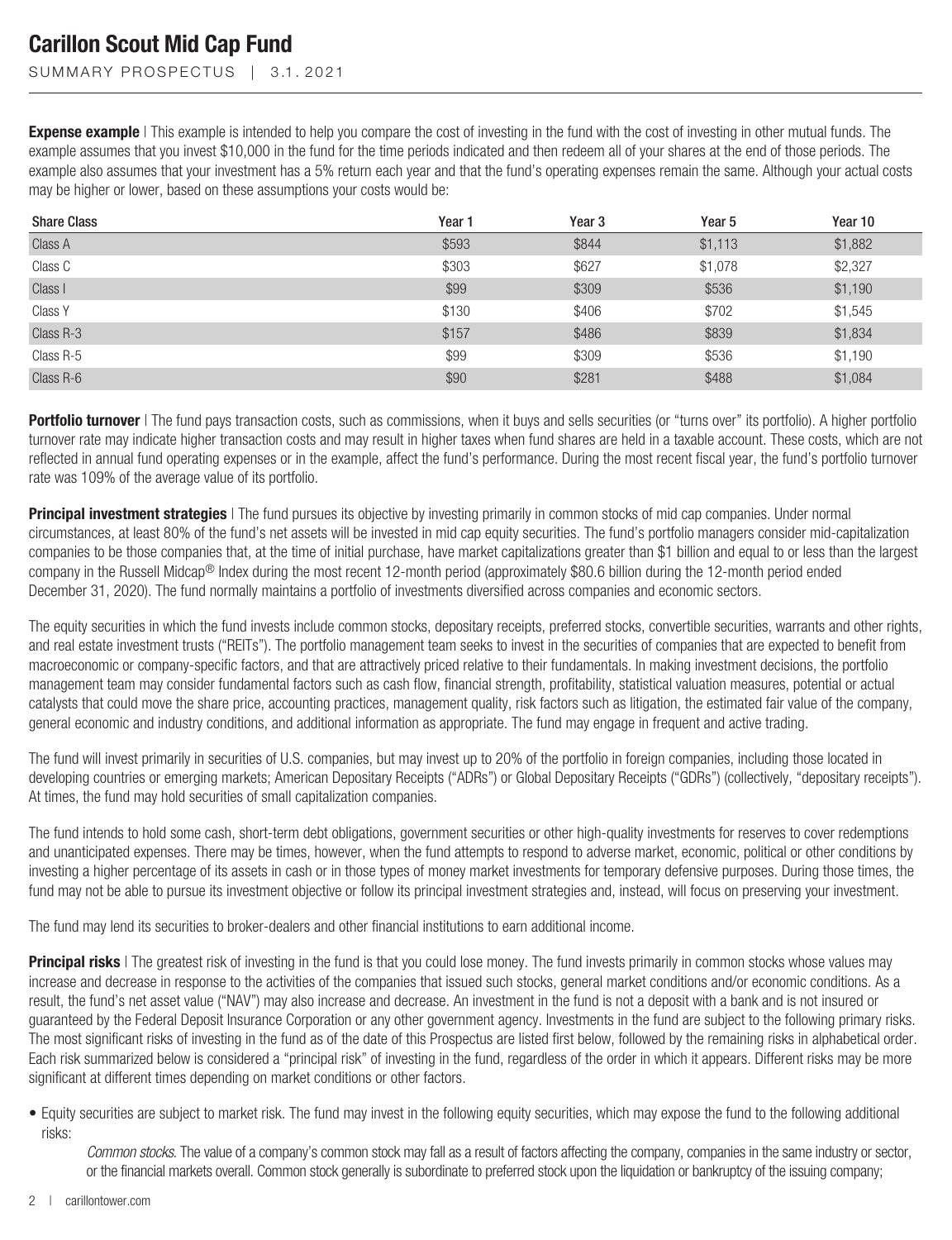SUMMARY PROSPECTUS | 3.1.2021

*Preferred stock*. Preferred stocks are subject to issuer-specific risks and are sensitive to movements in interest rates. Preferred stocks may be less liquid than common stocks and, unlike common stocks, participation in the growth of an issuer may be limited. Distributions on preferred stocks generally are payable at the discretion of an issuer and after required payments to bond holders. Preferred stocks may also be subject to credit risk, which is the risk that an issuer may be unable or unwilling to meet its financial obligations;

*Convertible securities*. Convertible securities are subject to the risk that the credit standing of the issuer may have an effect on the convertible securities' investment value. Convertible securities also are sensitive to movements in interest rates. Generally, a convertible security is subject to the market risks of stocks when the price of the underlying stock is high relative to the conversion price, and is subject to the market risks of debt securities when the underlying stock's price is low relative to the conversion price;

*Depositary receipts*. Investing in depositary receipts entails many of the same risks as direct investment in foreign securities, including, but not limited to, currency exchange rate fluctuations, political and financial instability in the home country of a particular depositary receipt, less liquidity and more volatility; *REITs*. Investments in REITs are subject to the risks associated with investing in the real estate industry, such as adverse developments affecting the real estate industry and real property values, and are dependent upon the skills of their managers. REITs typically incur fees that are separate from those incurred by the fund, meaning the fund, as a shareholder, will indirectly bear a proportionate share of a REIT's operating expenses;

*Rights and warrants*. Rights and warrants do not carry dividend or voting rights with respect to the underlying securities or any rights in the assets of the issuer, and a right or a warrant ceases to have value if it is not exercised prior to its expiration date;

- Mid-cap company risk arises because mid-cap companies may have narrower commercial markets, limited managerial and financial resources, more volatile performance, and less liquid stock, compared to larger, more established companies;
- Market risk is the risk that markets may at times be volatile, and the values of the fund's holdings may decline, sometimes significantly and/or rapidly, because of adverse issuer-specific conditions or general market conditions, including a broad stock market decline, which are not specifically related to a particular issuer. These conditions may include real or perceived adverse political, regulatory, market, economic or other developments, such as natural disasters, public health crises, pandemics, changes in federal, state or foreign government policies, regional or global economic instability (including terrorism and geopolitical risks) and interest and currency rate fluctuations. These and other conditions may cause broad changes in market value, the general outlook for corporate earnings, public perceptions concerning these developments or adverse investment sentiment generally. Changes in the financial condition of a single issuer, industry or market segment also can impact the market as a whole. In addition, adverse market events may lead to increased redemptions, which could cause the fund to experience a loss when selling securities to meet redemption requests by shareholders. Adverse market conditions may be prolonged and may not have the same impact on all types of securities. Conversely, it is also possible that, during a general downturn in the securities markets, multiple asset classes may decline in value simultaneously. Changes in value may be temporary or may last for extended periods. The financial markets generally move in cycles, with periods of rising prices followed by periods of declining prices. The value of your investment may reflect these fluctuations.

**Recent market events risk** includes risks arising from current and recent circumstances impacting markets. The impact of the COVID-19 pandemic has been rapidly evolving, and it has resulted, and may continue to result, in significant disruptions to business operations, travel restrictions, closed international borders, enhanced health screenings at ports of entry and elsewhere, disruptions of and delays in healthcare service preparation and delivery, prolonged quarantines and stay-at-home orders, cancellations, supply chain disruptions, widespread business closures and layoffs, service and event cancellations, reductions and other changes, and lower consumer demand, as well as general concern and uncertainty that has negatively affected the global economy. The Board of Governors of the Federal Reserve System (also known as "the Fed") has taken and may continue to take numerous measures to address the economic impact of the COVID-19 pandemic, such as the reduction of the federal funds target rate and the introduction of several credit and liquidity facilities, and the U.S. federal government has taken and may continue to take steps to stimulate the U.S. economy, including adopting stimulus packages targeted at large parts of the economy. The effect of these and other efforts may not be known for some time, and it is not known whether and to what extent they will be successful.

Decisions by the Fed regarding interest rate and monetary policy continue to have a significant impact on securities prices as well as the overall strength of the U.S. economy. Future legislative, regulatory and policy changes may impact current international trade deals, result in changes to prudential regulation of certain players in the financial market, and provide significant new investments in infrastructure, the environment, or other areas. A rise in protectionist trade policies, slowing global economic growth, risks associated with ongoing trade negotiations with China, risks associated with the United Kingdom's departure from the European Union on December 31, 2020, and a trade agreement between the United Kingdom and the European Union, and the possibility of changes to some international trade agreements, could affect the economies of many nations, including the United States, in ways that cannot necessarily be foreseen at the present time. Interest rates have been unusually low in recent years in the U.S. and abroad and are currently at historic lows. Economists and others have expressed increasing concern about the potential effects of global climate change on property and security values. Regulatory changes and divestment movements tied to concerns about climate change could adversely affect the value of certain land and the viability of industries whose activities or products are seen as accelerating climate change;

• Currency risk is the risk related to the fund's exposure to foreign currencies through its investments. Foreign currencies may fluctuate significantly over short periods of time, may be affected unpredictably by intervention, or the failure to intervene, of the U.S. or foreign governments or central banks, and may be affected by currency controls or political developments in the U.S. or abroad. Foreign currencies may also decline in value relative to the U.S. dollar and other currencies and thereby affect the fund's investments;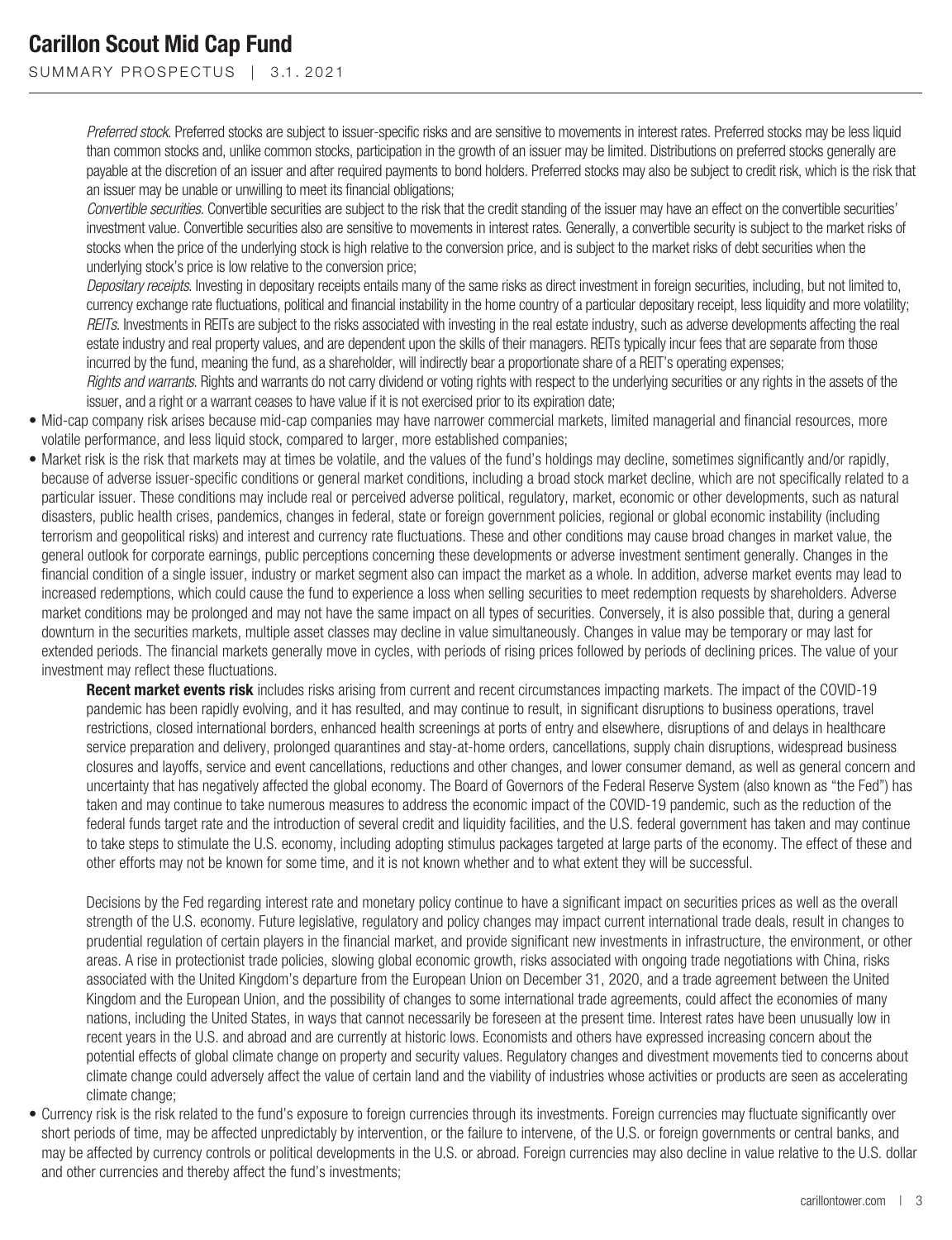SUMMARY PROSPECTUS | 3.1.2021

- Emerging markets are generally smaller, less developed, less liquid and more volatile than the securities markets of the U.S. and other foreign developed markets. There are also risks of: greater political uncertainties; an economy's dependence on revenues from particular commodities or on international aid or development assistance; currency transfer restrictions; a limited number of potential buyers for such securities; delays and disruptions in securities settlement procedures; less stringent, or a lack of, accounting, auditing, financial reporting and recordkeeping requirements or standards; and significant limitations on investor rights and recourse. The governments of emerging market countries may also be more unstable. There may be less publicly available information about issuers in emerging markets. When investing in emerging markets, the risks of investing in foreign securities are heightened;
- Foreign securities risks, which are potential risks not associated with U.S. investments, include, but are not limited to: (1) currency exchange rate fluctuations; (2) political and financial instability; (3) less liquidity; (4) lack of uniform accounting, auditing and financial reporting standards; (5) increased volatility; (6) less government regulation and supervision of foreign stock exchanges, brokers and listed companies; (7) significant limitations on investor rights and recourse; (8) use of unfamiliar corporate organizational structures; (9) unavailable or unreliable public information regarding issuers; and (10) delays in transaction settlement in some foreign markets. The unavailability and/or unreliability of public information available may impede the fund's ability to accurately evaluate foreign securities. Moreover, it may be difficult to enforce contractual obligations or invoke judicial or arbitration processes against non-U.S. companies and non-U.S. persons in foreign jurisdictions. The risks associated with investments in governmental or quasi-governmental entities of a foreign country are heightened by the potential for unexpected governmental change and inadequate government oversight. Foreign security risk may also apply to ADRs and GDRs;
- Growth stock risk is the risk of a growth company not providing an expected earnings increase or dividend yield. When these expectations are not met, the prices of these stocks may decline, even if earnings showed an absolute increase. If a growth investment style shifts out of favor based on market conditions and investor sentiment, the fund could underperform funds that use a value or other non-growth approach to investing or have a broader investment style;
- Market timing risk arises because certain types of securities in which the fund invests, including small-cap and foreign securities, could cause the fund to be at greater risk of market timing activities by fund shareholders. Such activities can dilute the fund's NAV, increase the fund's expenses and interfere with the fund's ability to execute efficient investment strategies;
- Portfolio turnover risk is the risk that performance may be adversely affected by the high rate of portfolio turnover that can be caused by the fund engaging in active and frequent trading, which generally leads to greater transaction costs;
- Securities lending risk is the risk that, if the fund lends its portfolio securities and receives collateral in the form of cash that is reinvested in securities, those securities may not perform sufficiently to cover the return collateral payments owed to borrowers. In addition, delays may occur in the recovery of securities from borrowers, which could interfere with the fund's ability to vote proxies or to settle transactions and there may be a loss of rights in the collateral should the borrower fail financially;
- Small-cap company risk arises because small-cap companies may have less liquid stock, a more volatile share price, a limited product or service base, narrower commercial markets and limited access to capital, compared to larger, more established companies; and
- Value stock risk arises from the possibility that a stock's intrinsic value may not be fully realized by the market or that its price may decline. If a value investment style shifts out of favor based on market conditions and investor sentiment, the fund could underperform funds that use a non-value approach to investing or have a broader investment style.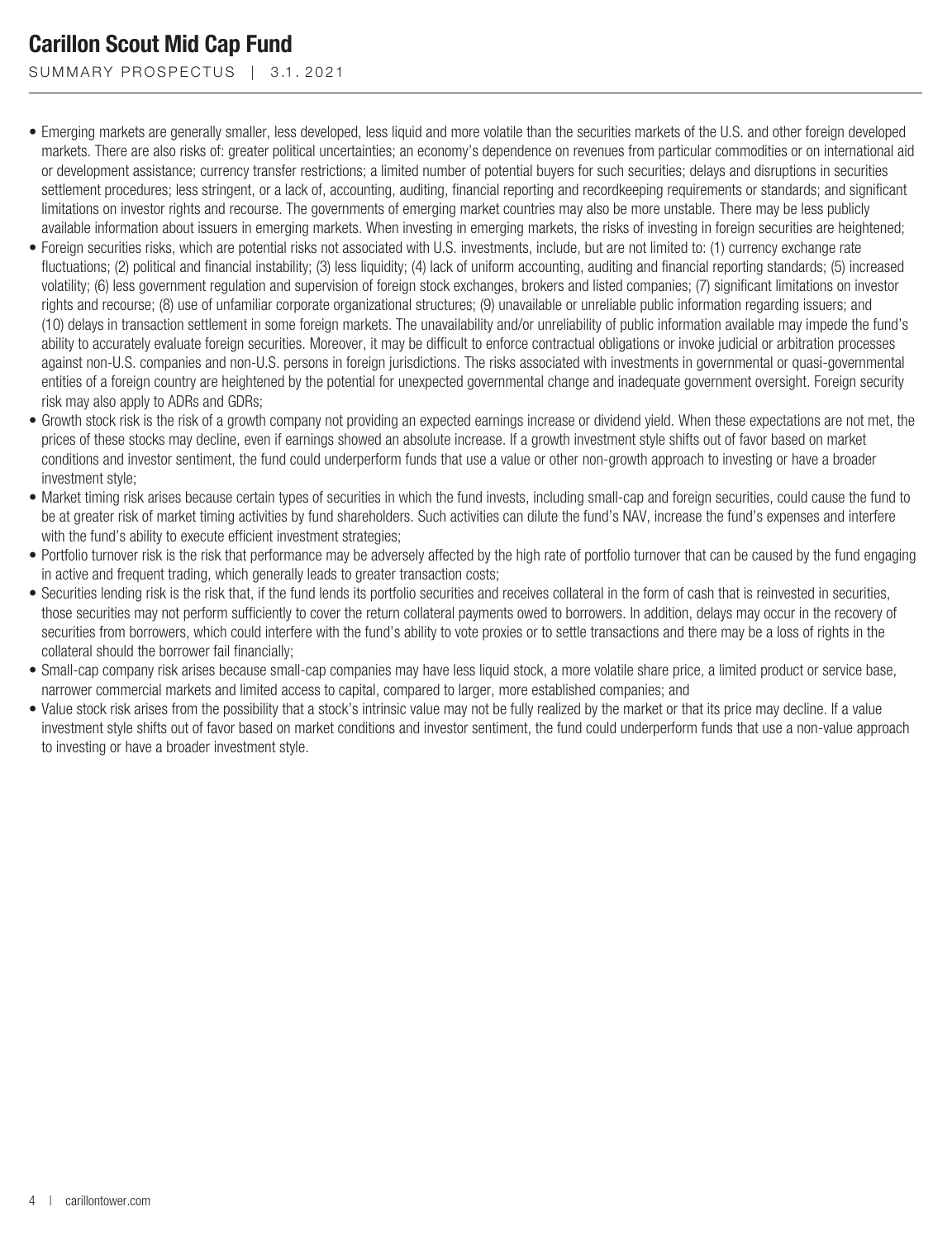SUMMARY PROSPECTUS | 3.1.2021

**Performance** | The bar chart that follows illustrates annual fund returns for the periods ended December 31. The table that follows compares the fund's returns for various periods with benchmark returns. This information is intended to give you some indication of the risk of investing in the fund by demonstrating how its returns have varied over time. The bar chart shows the fund's Class I share performance from one year to another. The Class I shares of the fund have adopted the performance history and financial statements of the Institutional Class shares of the fund's predecessor. Each of the fund's share classes is invested in the same portfolio of securities, and the annual returns would have differed only to the extent that the classes do not have the same sales charges and expenses. The fund's past performance (before and after taxes) is not necessarily an indication of how the fund will perform in the future. To obtain more current performance data as of the most recent month-end, please visit our website at carillontower.com.



**During 10 year period** (Class I shares):

|                     | Return      | <b>Quarter Ended</b> |
|---------------------|-------------|----------------------|
| <b>Best Quarter</b> | 28.15%      | June 30, 2020        |
| Worst Quarter       | $(25.25)\%$ | March 31, 2020       |

**Average annual total returns** (for the periods ended December 31, 2020):

| <b>Fund return</b> (after deduction of sales charges and expenses) |                       |        |        |         |                                        |  |  |  |
|--------------------------------------------------------------------|-----------------------|--------|--------|---------|----------------------------------------|--|--|--|
| <b>Share Class</b>                                                 | <b>Inception Date</b> | 1-yr   | $5-yr$ | $10-yr$ | Lifetime<br>(if less than<br>$10$ yrs) |  |  |  |
| Class I - Before Taxes                                             | 10/31/2006            | 27.27% | 15.27% | 12.55%  |                                        |  |  |  |
| After Taxes on Distributions                                       |                       | 26.55% | 14.07% | 10.85%  |                                        |  |  |  |
| After Taxes on Distributions and<br>Sale of Fund Shares            |                       | 16.64% | 12.00% | 9.77%   |                                        |  |  |  |
| Class A - Before Taxes                                             | 11/20/17              | 21.00% |        |         | 9.79%                                  |  |  |  |
| Class C - Before Taxes                                             | 11/20/17              | 26.03% |        |         | 10.68%                                 |  |  |  |
| Class Y - Before Taxes                                             | 11/20/17              | 26.90% |        |         | 11.47%                                 |  |  |  |
| Class R-3 - Before Taxes                                           | 11/20/17              | 26.55% |        |         | 11.14%                                 |  |  |  |
| Class R-5 - Before Taxes                                           | 11/20/17              | 27.32% |        |         | 11.67%                                 |  |  |  |
| Class R-6 - Before Taxes                                           | 11/20/17              | 27.43% |        |         | 11.85%                                 |  |  |  |